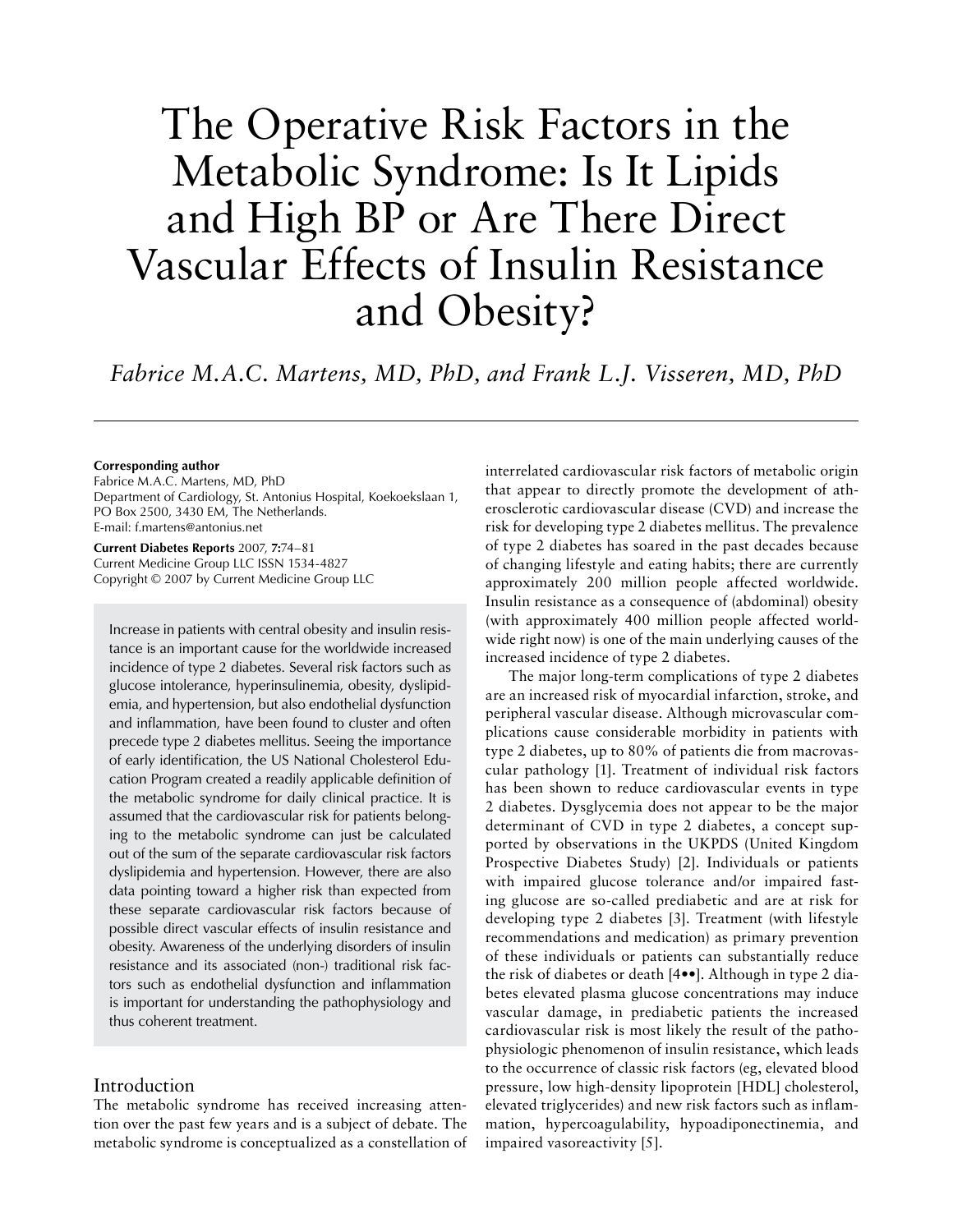## **Table 1. Most used definition of the metabolic syndrome**

Combination of 3 or more of the following parameters:

Fasting glucose  $\geq 6.1$  mmol/L and/or medication

Central obesity in terms of a waist > 102 cm for males and > 88 cm for females

Triglycerides  $\geq 1.7$  mmol/L; or specific treatment

HDL < 1.04 mmol/L for males and < 1.29 mmol/L for females; or specific treatment

Blood pressure  $\geq$  130/85 mm Hg and/or medication

HDL—high-density lipoprotein.

(*From* the National Cholesterol Education Program Adult Treatment Panel III [8].)

## The Term "Metabolic Syndrome"

Many studies confirm that multiple cardiovascular risk factors of endogenous origin commonly aggregate in one individual. Several terms have been proposed to describe this clustering, but the term "metabolic syndrome" is most commonly used in the cardiovascular field. It is important to recognize that the metabolic syndrome is not a defined uniform entity. No clear pathogenesis has been elucidated and may not exist. The concept of the syndrome could range from a cluster of (un-) related risk factors to a constellation of risk factors linked through a common underlying mechanism.

## Definitions of the Metabolic Syndrome

That the pathogenesis is not clear yet is shown in the different definitions several organizations have attempted to formulate in the effort to introduce the metabolic syndrome into clinical practice. All definitions include a measure of blood pressure, triglycerides, HDL cholesterol, and fasting glucose. They differ with respect to the selection of cutoff points and a measure of obesity.

#### **NCEP**

In contrast to the World Health Organization (WHO) and the European Group for Study of Insulin Resistance (EGIR) definitions, in which the presence of hyperinsulinemia as an indicator of insulin resistance is the starting point, the National Cholesterol Education Program (NCEP) definition is based on the number of abnormalities only, whereas the American Association of Clinical Endocrinologists (AACE) definition considers the number of abnormalities in selected subjects with high risk of insulin resistance. The latest International Diabetes Federation (IDF) definition considers abdominal obesity as the pathogenetic starting point.

## **WHO**

In 1998, the WHO proposed the first definition, which emphasized that insulin resistance is the major underlying risk factor and required evidence of insulin resistance for diagnosis: impaired glucose tolerance, impaired fasting

glucose, type 2 diabetes mellitus, or impaired disposal of glucose as measured by hyperinsulinemic-euglycemic clamping. The other risk factors used for diagnosis included obesity, hypertension, high triglycerides, reduced HDL cholesterol level, or microalbuminuria [6].

### **EGIR**

In 1999, the EGIR proposed a modification of the WHO definition by assuming that insulin resistance is the major cause and required evidence of hyperinsulinemia. Next to an elevated plasma insulin, microalbuminuria was replaced by an elevated plasma glucose to diagnose the insulin resistance syndrome. Patients with type 2 diabetes were excluded because insulin resistance was viewed primarily as a risk factor for diabetes [7].

#### **New definition by NCEP**

For practical reasons, a new definition was introduced in 2001 by the NCEP: the Adult Treatment Panel III (ATP III) criteria [8]. According to this definition, the metabolic syndrome can be diagnosed if at least three out of the following five (metabolic) abnormalities are present: elevated fasting glucose levels, elevated blood pressure, low plasma HDL cholesterol levels, elevated plasma triglycerides, and central obesity. Because the obligatory presence of insulin resistance is abandoned, this definition is easy to use for daily clinical practice.

#### **AACE**

In 2003, the AACE modified the ATP III criteria to refocus on insulin resistance as the primary cause of metabolic risk factors [9]. Major criteria were impaired glucose tolerance, elevated triglycerides, reduced HDL cholesterol, elevated blood pressure, and obesity.

## **IDF**

In 2005, a new definition for the metabolic syndrome was introduced by the IDF. Based on the obligatory presence of an increased waist circumference, it paid attention to the elementary role of abdominal obesity in the development of the metabolic syndrome (Table 1) [10].

## Prevalence of the Metabolic Syndrome and Risk for Cardiovascular Events

It is estimated that approximately one fifth of the US population has the metabolic syndrome, and prevalence increases with age. The prevalence of the metabolic syndrome in a healthy American population is approximately 24% [11]. In Europe, the prevalence seems similar, approximately 20%, with a difference between women  $(12%)$  and men  $(23%)$  [12,13]. In patients with clinical manifestations of vascular disease, the prevalence is 45%; and in patients with type 2 diabetes mellitus the prevalence is 80% [14]. Alternative definitions of the metabolic syndrome highly predict type 2 diabetes mellitus [15].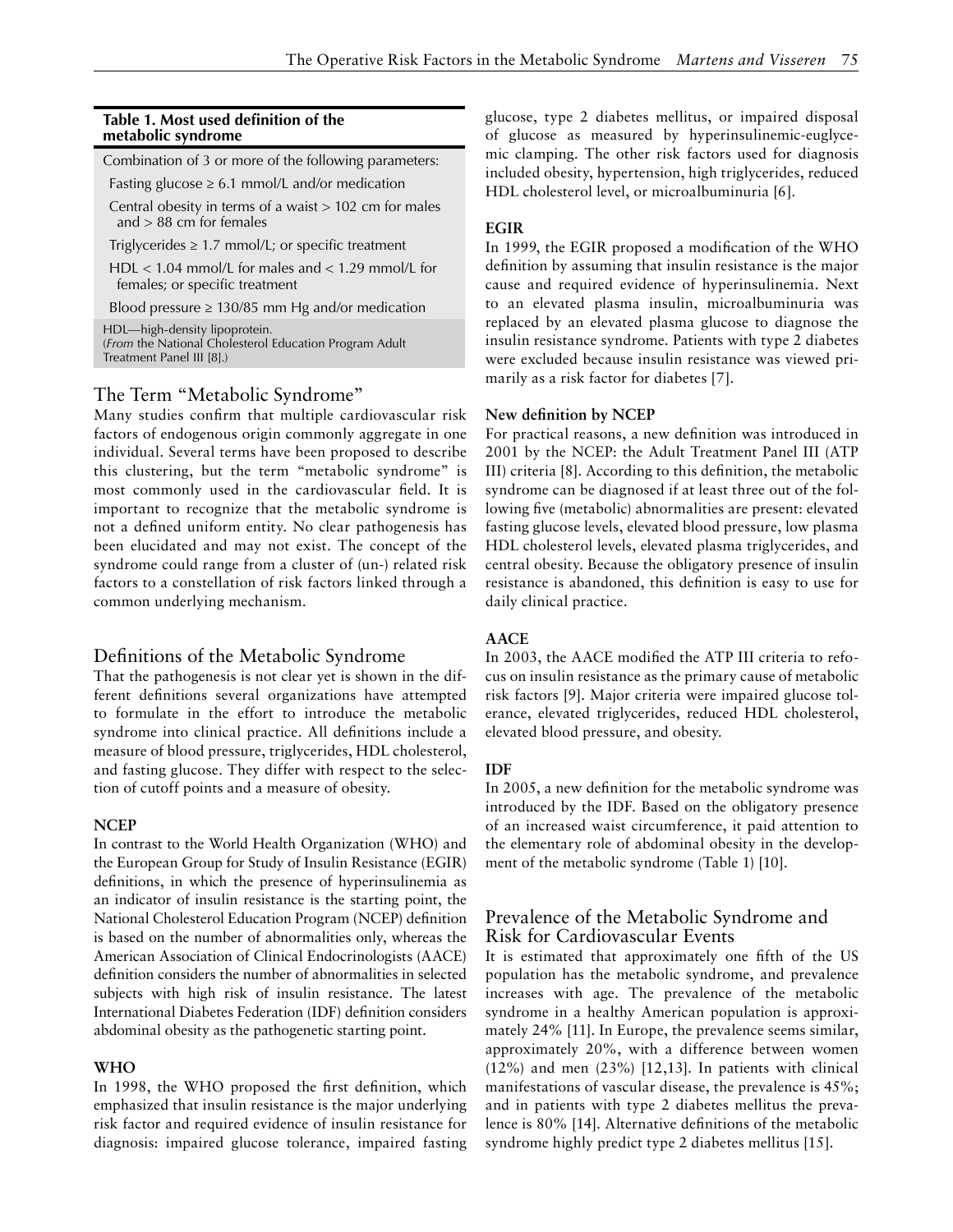Although different definitions have been used in various studies, in most studies a similar increased risk of CVD of approximately twofold is found in patients with the metabolic syndrome compared to those without the metabolic syndrome [16–22,23•]. Associations between metabolic syndrome definitions and the risk of CVD ranged between 1.5 for fatal and nonfatal myocardial infarction or stroke for the NCEP definition in high-risk subjects with elevated cholesterol [20], and 3.7 for fatal and nonfatal coronary disease for the WHO definition in the general Italian population [24]. In addition, the metabolic syndrome is associated with advanced vascular damage in patients with coronary heart disease, stroke, peripheral arterial disease or abdominal aortic aneurysm [25], and untreated essential hypertension [26]. However, the ATP III but not the IDF criteria of the metabolic syndrome predict clinical cardiovascular events in subjects who underwent coronary angiography [27••].

The enormous number of people at risk for CVD and type 2 diabetes is about to increase dramatically because of the global increase in abdominal obesity [28].

## Is It Dyslipidemia and High BP That Cause the Elevated Risk for Cardiovascular Events in the Metabolic Syndrome or Are There Direct Vascular Effects of Insulin Resistance and Obesity?

It is assumed that the cardiovascular risk for patients with the metabolic syndrome can be explained by the sum of the separate cardiovascular risk factors. However, there are also suggestions that the risk for developing CVD is more than just the sum of the separate cardiovascular risk factors [29•]. Moreover, the increased cardiovascular risk for patients with the metabolic syndrome cannot be completely explained by the traditional models for risk scoring, such as the Framingham score [20,30]. This increased cardiovascular risk may be due to the combination of nontraditional markers, which all have a relation with insulin resistance, together with the separate traditional components of the metabolic syndrome (hyperglycemia, hypertension, low plasma HDL cholesterol, high plasma triglyceride levels, and obesity). The nontraditional markers are endothelial dysfunction, inflammation, hyperinsulinemia, oxidative stress, hypercoagulability together with decreased fibrinolysis, decreased adiponectin levels, and increased small-dense low-density lipoprotein (LDL) [31–34].

## Insulin Resistance and the Pathophysiology Behind the Clustered Risk Factors in Association with Central Obesity

Insulin is the most important regulator for the plasma glucose level. It works by stimulating the disposal of glucose in skeletal muscle and adipose tissue and decreasing the hepatic glucose production. Furthermore, insulin stimulates the lipogenesis and glycogen- and protein-synthase activity in adipocytes, liver, and skeletal muscle, and inhibits glycogenolysis, lipolysis, and protein breakdown (Fig. 1). In addition, insulin plays a role in the regulation of cell growth and differentiation.

Insulin resistance means that when insulin binds to the insulin receptor on the cell surface, this stimulation is not strong enough to induce the normal intracellular signal transduction with the consequence of insufficient reaction of target organs on insulin binding to the insulin receptor. In case of a sufficient pancreatic  $\beta$ -cell function, insulin resistance will lead to a compensatory hyperinsulinemia to maintain normoglycemia. Hyperglycemia follows by further increasing insulin resistance and after failure of the pancreatic  $\beta$ -cell function. Hyperinsulinemia has several important consequences as to cardiovascular risk, as described next.

#### **Adipose tissue**

Adipose tissue, especially intra-abdominal obesity, plays an important role in insulin resistance. In the INTERHEART study, abdominal obesity accounted for 44% of the risk of a first myocardial infarction [35••]. Adipose tissue is no longer only a depot, but can be seen as an endocrine organ [36]. Several products of adipose tissue may influence development of insulin resistance. Important adipocyte-derived factors are free fatty acids (FFAs), tumor necrosis factor- $\alpha$  $(TNF-\alpha)$ , adiponectin, and leptin. High levels of FFAs have been linked to (the induction of) insulin resistance because increased FFA production in the liver leads to increased gluconeogenesis and decreased glucose metabolism in skeletal muscle [37]. Furthermore, high levels of FFAs will lead to an increase of very low density lipoprotein (VLDL), together with an increase of plasma triglycerides [38]. In an insulin-resistant state there is an attenuated lipoprotein lipase activity. Lipoprotein lipase is involved in the lipolysis of VLDL. Decreased breakdown of VLDL particles leads to reduced availability of small VLDL fragments and an increase in triglyceride-rich HDL particles via cholesterol ester transfer protein. Triglyceride-rich HDL particles are cleared faster by the liver, resulting in a decreased HDL plasma concentration and an increased triglyceride concentration [39]. The expression of TNF- $\alpha$  by adipose tissue is upregulated in obesity and  $TNF-\alpha$  levels are increased in patients with features of the insulin resistance syndrome (ie, endothelial dysfunction), inducing a higher risk of recurrent coronary events [40–42]. Adiponectin is an adipocytederived hormone that decreases insulin resistance. A low adiponectin plasma concentration precedes a decrease in whole-body insulin sensitivity in humans [34,43,44]. The role of leptin in insulin resistance is controversial, but leptin might interfere with insulin signaling in certain cell types.

## **Hypertension**

Hyperinsulinemia also causes hypertension. Normally insulin has a vasodilating effect; however, in an insulin-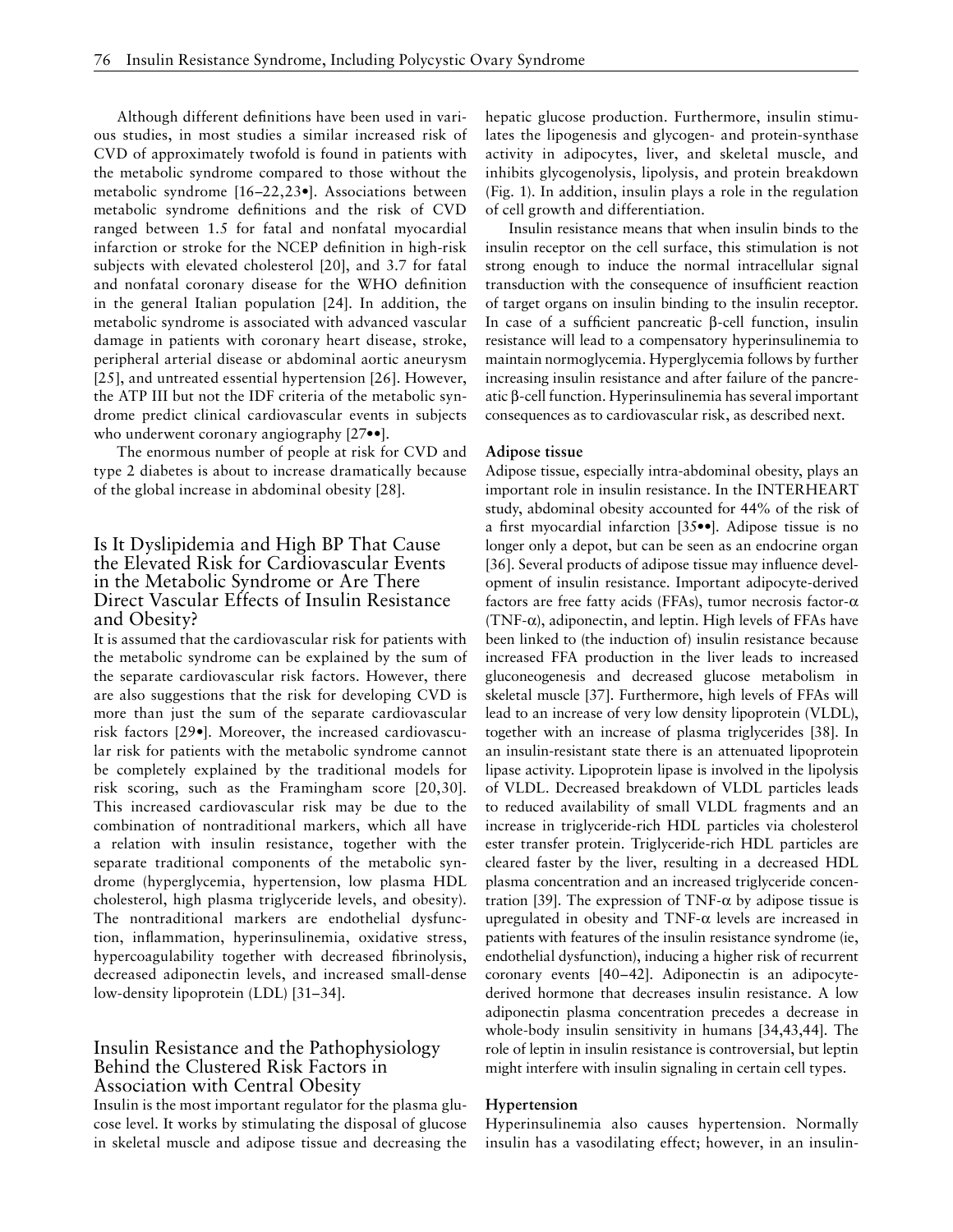

**Figure 1.** Pathophysiology of insulin resistance. FFA—free fatty acids; VLDL—very low density lipoprotein.

resistant state, insulin can cause sympathetic activation, production of the vasoconstrictor endothelin-1, and increase of renal salt retention. Together with, or leading to, endothelial dysfunction, leading to increased arterial resistance in the peripheral vasculature, these mechanisms can result in elevated blood pressure [45]. Several studies showed a relation between hyperinsulinemia, increased plasma FFA levels, and more oxidized smalldense LDL with endothelial dysfunction [46–48]. The Framingham study showed that abdominal obesity is the main hypertensinogenic factor [49]. A direct association between hypertension and body mass index has been observed in cross-sectional and longitudinal population studies from early childhood to old age [50]. The mechanism by which obesity raises blood pressure is not fully understood, but increased body mass index is associated with an increase in plasma volume and cardiac output. These alterations and blood pressure can be decreased by weight loss in both normotensive and hypertensive subjects. Furthermore, blood pressure in obese adolescents is sodium-sensitive, and fasting insulin is the best predictor of this sensitivity; after weight loss the blood pressure decreases and the salt sensitivity is reduced [51]. The variables that best predict sodium sensitivity are fasting plasma insulin, plasma aldosterone, and plasma norepinephrine, supporting the hypothesis that blood pressure is sensitive to dietary sodium and that this sensitivity may be due to the combined effect of hyperinsulinemia, hyperaldosteronism, and increased activity of the sympathetic nervous system [52]. Hyperinsulinemia increases both sympathetic nerve activity and sodium and water retention. The expected vasodilation, upon binding of insulin to the endothelial insulin receptor and causing activation

of endothelial nitric oxide synthase, is impaired in insulin-resistant states [53]. It is also the heterogeneous effect of endogenous nitric oxide on proliferation along the vascular tree that relates to the two different phenomenons of insulin-resistant vascular dysfunction. Endothelial dysfunction exists in conduit arteries, whereas elevated vascular resistance of resistance arteries is observed in essential hypertension [54,55].

#### **Enhanced low-grade inflammation**

Enhanced low-grade inflammation induces endothelial dysfunction by increased production of cytokines such as Creactive protein (CRP), TNF- $\alpha$ , and interleukin-6 [56–58]. In addition, increased high-sensitivity CRP is associated with obesity, insulin resistance, and endothelial dysfunction. The more components of the metabolic syndrome that are present in the same person, the higher the plasma CRP concentration [59]. It is noteworthy that CRP not only seems to function as an indicator for CVD, but CRP may also play a role as a risk factor in atherogenesis [60].

#### Discussion

## **The metabolic syndrome as an independent cardiovascular risk factor**

Currently, a critical discussion is ongoing concerning the role of the metabolic syndrome in (cardiovascular) risk prediction [61]. The additive value of using the metabolic syndrome in the prediction of future cardiovascular risk compared with various alternative risk-score algorithms is not fully clear yet. From a clinical standpoint, presence of the metabolic syndrome identifies a person at increased risk of CVD and/or type 2 diabetes. Eventually, a better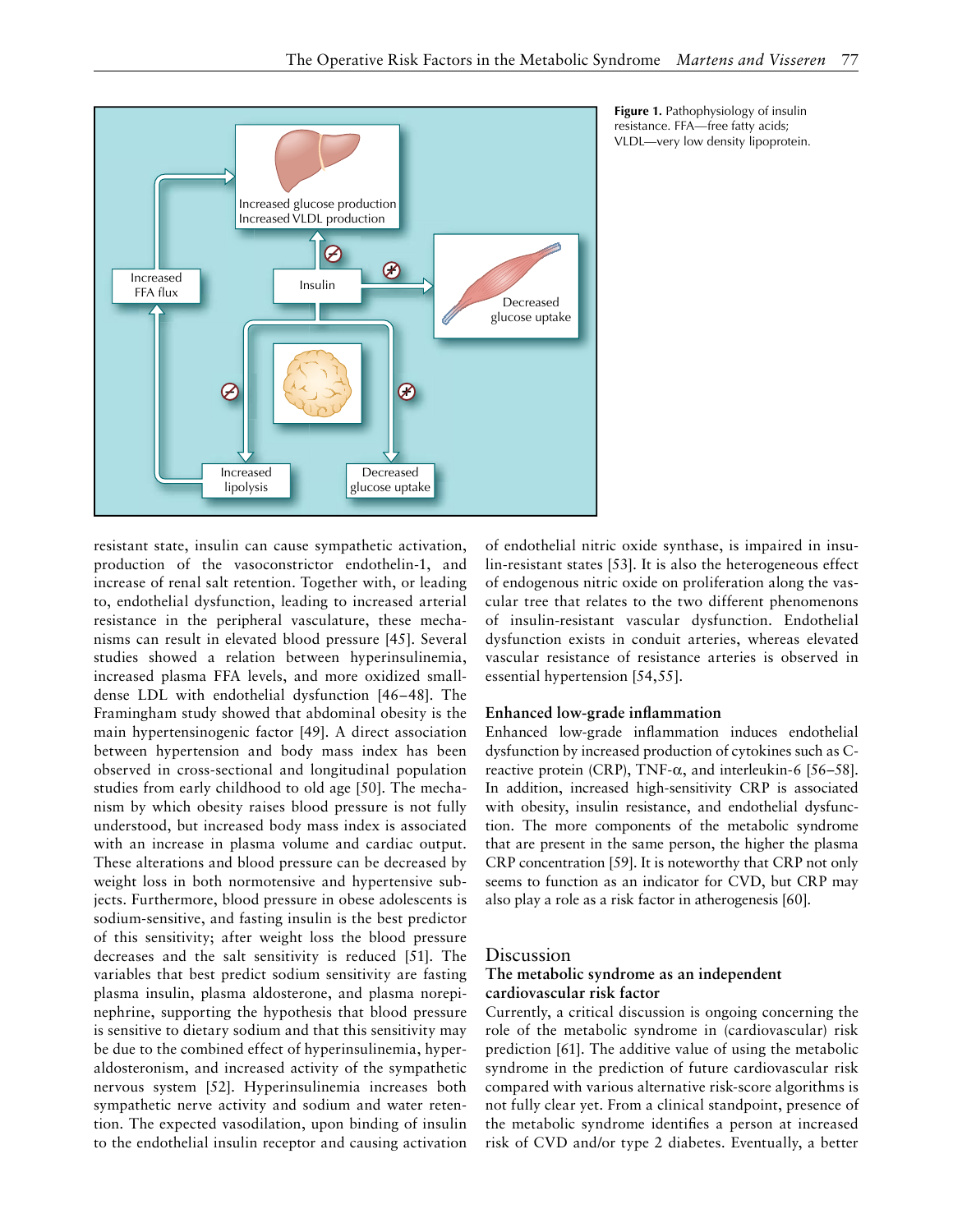understanding of the specific cause(s) of the syndrome may contribute to improved risk estimation for the development of CVD and/or type 2 diabetes. For now, the presence of the syndrome is a more general indicator of higher risk for developing CVD and/or type 2 diabetes and may also give insight into the pathophysiology behind the occurrence of individual risk factors. This knowledge may lead to better treatment of risk factors.

The observation that cardiovascular risk factors tend to cluster in individual patients is intriguing and has triggered basic and clinical researchers trying to understand and unravel the underlying pathophysiologic mechanisms behind this clustering. It is now generally accepted that insulin resistance plays an important and central role. The abdominal adipose tissue can be regarded as an organ with important endocrinologic functions, by the production of adipokines and cytokines, involved in energy homeostasis, inflammation, and fibrinolysis. In case of adiposity, the production of several inflammatory cytokines such as TNF- $\alpha$ , leptin, and interleukin-6 is increased, whereas the production of adiponectin is diminished. This alteration of adipokines is not only due to the excess of adipose tissue. Also, adipocyte dysfunction by itself contributes to the metabolic changes, which can be seen as a cause or a consequence of insulin resistance.

#### **Treatment of the metabolic syndrome**

Treatment of the metabolic syndrome has also been a topic of debate. It is assumed that the cardiovascular risk for patients with the metabolic syndrome can be calculated out of the sum of the separate cardiovascular risk factors. In the TNT (Treating to New Targets) study, univariate analysis of the individual characteristics of the metabolic syndrome showed a significant increased risk of major cardiovascular events with the presence of each component of the metabolic syndrome. Furthermore, the risk of major cardiovascular events increased with the presence of each additional component of the metabolic syndrome. Interestingly, patients with coronary heart disease and the metabolic syndrome benefited from aggressive atorvastatin therapy, irrespective of the presence of diabetes [62••].

However, there are also data pointing toward a higher risk than could be expected from the separate cardiovascular risk factors (high triglycerides, low HDL, hyperglycemia, and high blood pressure) in relation to the metabolic syndrome. Treatment of these risk factors decreases the risk for cardiovascular events. Following this reasoning, reducing insulin resistance may further reduce the cardiovascular risk. New treatment strategies and pharmacologic treatments need to be evaluated in this respect. In addition, insulin resistance leads to hypertension, hypertriglyceridemia, low HDL, smalldense LDL, diminished fibrinolysis, and increased thrombogenicity. Because dysglycemia does not appear to be the major determinant of CVD in type 2 diabetes, targeting the underlying pathophysiologic mechanisms of the insulin resistance syndrome may be a more logical and beneficial strategy for reduction of cardiovascular morbidity and mortality. Although it is difficult to distinguish between the relative effects of insulin resistance, it induces a significantly increased cardiovascular and cerebrovascular risk. This effect is consistent across the spectrum of worsening glycemic control, from the onset of impaired glucose tolerance to the development of clinical diabetes. From a pathophysiologic point of view, treatment should be focused on reducing insulin resistance, which can be achieved by weight reduction and an increase in physical activity. By decreasing insulin resistance, improvement of both the individual components of the metabolic syndrome (hyperglycemia, elevated blood pressure, decreased HDL cholesterol, elevated triglycerides, and central obesity) and the nonclassical associated risk factors (impaired fibrinolysis, oxidative stress, increased small dense LDL cholesterol, hypercoagulability, inflammation, hyperinsulinemia, and decreased adiponectin levels) could be expected. Reduction of insulin resistance not only reduces the risk for cardiovascular events, but could also prevent or delay the development of type 2 diabetes in patients at increased risk [63,64]. The very recently published DREAM (Diabetes Reduction Assessment with Ramipril and Rosiglitazone Medication) trial is the first study investigating the effects of lifestyle interventions and medication on clinical end points in patients diagnosed with the metabolic syndrome; it showed a reduction of the risk of diabetes or death by 60% in individuals at high risk for diabetes [4••]. This very promising result is stimulating for more studies with peroxisome proliferator-activated receptor- $\gamma$  agonists, blockers of the endocannabinoid system, and therapeutic modulation of low adiponectin levels, all of which improve insulin sensitivity and influence the endocrine functions of the adipocyte, to investigate if treatment of patients with the metabolic syndrome without diabetes can be useful yet.

Although a pathophysiologic construct seems plausible, future research must unravel pathophysiology and clinical use before the metabolic syndrome can be designated as a "syndrome" useful in daily clinical practice [65••]. The question of whether the cardiovascular risk associated with the metabolic syndrome is more than the sum of the risk caused by its parts is not answered and may never be answered. The only way to resolve this issue would be with a follow-up study investigating the hazards on cardiovascular morbidity and mortality for each individual component, whereby during the follow-up period no other risk factors develop and no treatment occurs.

It is certain that the individual components (eg, dyslipidemia and hypertension) that make up the syndrome should be treated together. These are "the visible mountains of the floating iceberg above the water." However, there are other risk factors (ie, the direct vascular effects of insulin resistance and obesity) "underneath the water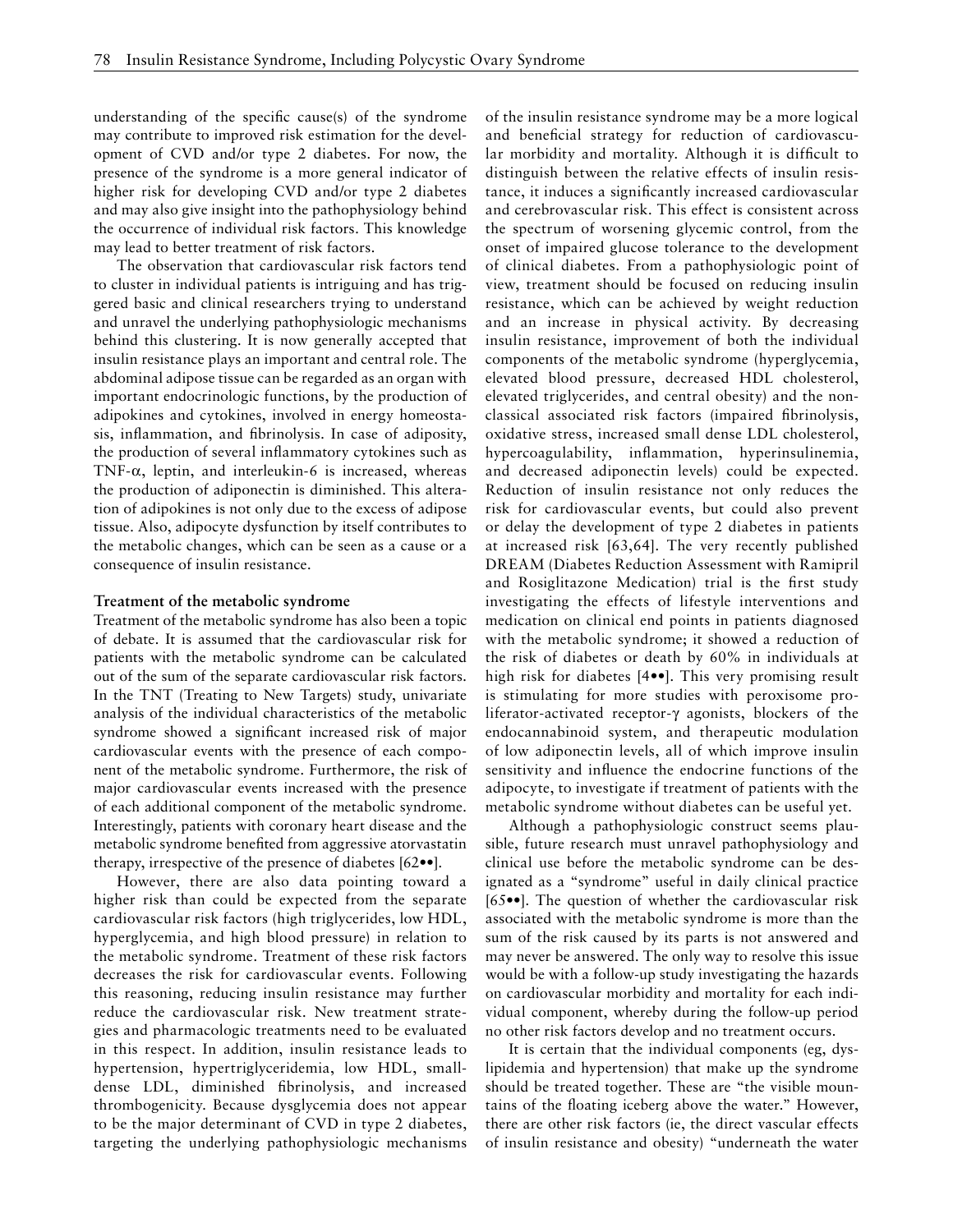

surface" (Fig. 2). Awareness of the underlying disorders is important for understanding the pathophysiology and thus coherent treatment: be aware of insulin resistance and the associated (non-) traditional risk factors.

According to current guidelines for cardiovascular risk management, the presence of the metabolic syndrome may give direction to treatment [65••]. Identification of the metabolic syndrome not only has (therapeutic) consequences for the individual patient but can also have major effects for public health care in terms of (future) costs and use of health care resources. Therefore, it is of great importance to have a diagnosis based on well-established diagnostic criteria that allows reliable estimation of risk.

## Conclusions

Currently, a critical discussion is ongoing concerning the role of the metabolic syndrome in (cardiovascular) risk prediction. From a clinical standpoint, presence of the metabolic syndrome identifies a person at increased risk for CVD and/or type 2 diabetes. Eventually, a better understanding of the specific cause(s) of the syndrome may contribute to improved risk estimation for the development of CVD and/or type 2 diabetes and may lead to better treatment of risk factors. The individual components (ie, dyslipidemia and hypertension) that make up the syndrome should be treated together. However, there are other risk factors, such as the direct vascular effects of insulin resistance and obesity. Awareness of the underlying disorders is important for understanding the pathophysiology and thus coherent treatment: be aware of insulin resistance and its associated (non-) traditional risk factors such as endothelial dysfunction and inflammation.

## References and Recommended Reading

- Papers of particular interest, published recently, have been highlighted as:
	- Of importance
	- Of major importance
	- 1. Stevens RJ, Coleman RL, Adler AI, et al.: **Risk factors for myocardial infarction case fatality and stroke case fatality in type 2 diabetes: UKPDS 66.** *Diabetes Care* 2004, **27:**201–207.
	- 2. Turner RC: **The U.K. Prospective Diabetes Study. A review.**  *Diabetes Care* 1998, **21(suppl 3):**C35–C38.
	- 3. Caballero AE: **Metabolic and vascular abnormalities in subjects at risk for type 2 diabetes: the early start of a dangerous situation.** *Arch Med Res* 2005, **36:**241–249.
	- 4.•• Gerstein HC, Yusuf S, Bosch J, et al.: **Effect of rosiglitazone on the frequency of diabetes in patients with impaired glucose tolerance or impaired fasting glucose: a randomised controlled trial.** *Lancet* 2006, **368:**1096–1105.
	- The first evidence of useful treatment of patients at risk for diabetes. 5. Haffner SM, Stern MP, Hazuda HP, et al.: **Cardiovascular risk factors in confirmed prediabetic individuals. Does the clock for coronary heart disease start ticking before the onset of clinical diabetes?** *JAMA* 1990, **263:**2893–2898.
	- 6. Alberti KG, Zimmet PZ: **Definition, diagnosis and classification of diabetes mellitus and its complications. Part 1: diagnosis and classification of diabetes mellitus provisional report of a WHO consultation.** *Diabet Med* 1998, **15:**539–553.
	- 7. Balkau B, Charles MA: **Comment on the provisional report from the WHO consultation. European Group for the Study of Insulin Resistance (EGIR).** *Diabet Med* 1999, **16:**442–443.
	- 8. **Executive Summary of The Third Report of The National Cholesterol Education Program (NCEP) Expert Panel on Detection, Evaluation, And Treatment of High Blood Cholesterol In Adults (Adult Treatment Panel III)** [**no authors listed**]**.** *JAMA* 2001, **285:**2486–2497.
	- 9. Einhorn D, Reaven GM, Cobin RH, et al.: **American College of Endocrinology position statement on the insulin resistance syndrome.** *Endocr Pract* 2003, **9:**237–252.
	- 10. Alberti KG, Zimmet P, Shaw J: **The metabolic syndrome—a new worldwide definition.** *Lancet* 2005, **366:**1059–1062.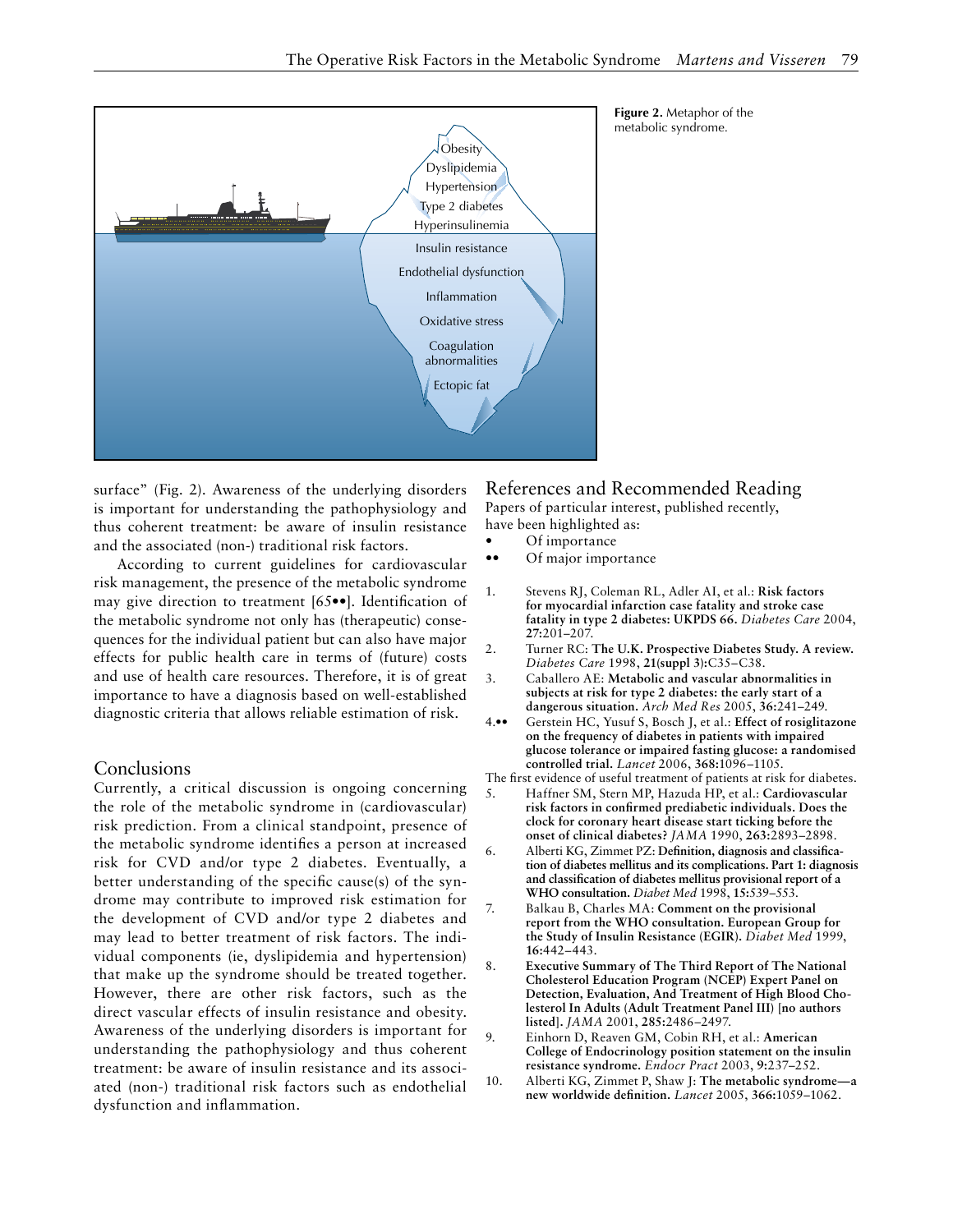- 11. Ford ES, Giles WH, Dietz WH: **Prevalence of the metabolic syndrome among US adults: findings from the third National Health and Nutrition Examination Survey.** *JAMA*  2002, **287:**356–359.
- 12. Panagiotakos DB, Pitsavos C, Chrysohoou C, et al.: **Impact of lifestyle habits on the prevalence of the metabolic syndrome among Greek adults from the ATTICA study.** *Am Heart J* 2004, **147:**106–112.
- 13. Marques-Vidal P, Mazoyer E, Bongard V, et al.: **Prevalence of insulin resistance syndrome in southwestern France and its relationship with inflammatory and hemostatic markers.**  *Diabetes Care* 2002, **25:**1371–1377.
- 14. Gorter PM, Olijhoek JK, van der GY, et al.: **Prevalence of the metabolic syndrome in patients with coronary heart disease, cerebrovascular disease, peripheral arterial disease or abdominal aortic aneurysm.** *Atherosclerosis* 2004, **173:**363–369.
- 15. Hanley AJ, Karter AJ, Williams K, et al.: **Prediction of type 2 diabetes mellitus with alternative definitions of the metabolic syndrome: the Insulin Resistance Atherosclerosis Study.** *Circulation* 2005, **112:**3713–3721.
- 16. Isomaa B, Almgren P, Tuomi T, et al.: **Cardiovascular morbidity and mortality associated with the metabolic syndrome.** *Diabetes Care* 2001, **24:**683–689.
- 17. Hu G, Qiao Q, Tuomilehto J, et al.: **Prevalence of the metabolic syndrome and its relation to all-cause and cardiovascular mortality in nondiabetic European men and women.** *Arch Intern Med* 2004, **164:**1066–1076.
- 18. Lakka HM, Laaksonen DE, Lakka TA, et al.: **The metabolic syndrome and total and cardiovascular disease mortality in middle-aged men.** *JAMA* 2002, **288:**2709–2716.
- 19. Ford ES: **The metabolic syndrome and mortality from cardiovascular disease and all-causes: findings from the National Health and Nutrition Examination Survey II Mortality Study.** *Atherosclerosis* 2004, **173:**309–314.
- 20. Girman CJ, Rhodes T, Mercuri M, et al.: **The metabolic syndrome and risk of major coronary events in the Scandinavian Simvastatin Survival Study (4S) and the Air Force/Texas Coronary Atherosclerosis Prevention Study (AFCAPS/TexCAPS).** *Am J Cardiol* 2004, **93:**136–141.
- 21. Hunt KJ, Resendez RG, Williams K, et al.: **National Cholesterol Education Program versus World Health Organization metabolic syndrome in relation to all-cause and cardiovascular mortality in the San Antonio Heart Study.** *Circulation*  2004, **110:**1251–1257.
- 22. Malik S, Wong ND, Franklin SS, et al.: **Impact of the metabolic syndrome on mortality from coronary heart disease, cardiovascular disease, and all causes in United States adults.** *Circulation* 2004, **110:**1245–1250.
- 23.• Dekker JM, Girman C, Rhodes T, et al.: **Metabolic syndrome and 10-year cardiovascular disease risk in the Hoorn Study.** *Circulation* 2005, **112:**666–673.
- A critically pointed study.
- 24. Bonora E, Kiechl S, Willeit J, et al.: **Carotid atherosclerosis and coronary heart disease in the metabolic syndrome: prospective data from the Bruneck study.** *Diabetes Care*  2003, **26:**1251–1257.
- 25. Olijhoek JK, van der Graaf Y, Banga JD, et al.: **The metabolic syndrome is associated with advanced vascular damage in patients with coronary heart disease, stroke, peripheral arterial disease or abdominal aortic aneurysm.**  *Eur Heart J* 2004, **25:**342–348.
- 26. Schillaci G, Pirro M, Vaudo G, et al.: **Metabolic syndrome is associated with aortic stiffness in untreated essential hypertension.** *Hypertension* 2005, **45:**1078–1082.
- 27.•• Saely CH, Koch L, Schmid F, et al.: **Adult Treatment Panel III 2001 but not International Diabetes Federation 2005 criteria of the metabolic syndrome predict clinical cardiovascular events in subjects who underwent coronary angiography.** *Diabetes Care* 2006, **29:**901–907.

Obesity seems to not play the major role in the pathophysiology of the metabolic syndrome.

- 28. Mokdad AH, Bowman BA, Ford ES, et al.: **The continuing epidemics of obesity and diabetes in the United States.**  *JAMA* 2001, **286:**1195–1200.
- 29.• Scuteri A, Najjar SS, Muller DC, et al.: **Metabolic syndrome amplifies the age-associated increases in vascular thickness and stiffness.** *J Am Coll Cardiol* 2004, **43:**1388–1395.

There could be a higher risk than expected from the separate cardiovascular risk factors.

- 30. Wilson PW: **Estimating cardiovascular disease risk and the metabolic syndrome: a Framingham view.** *Endocrinol Metab Clin North Am* 2004, **33:**467–481.
- 31. Reaven G: **The metabolic syndrome or the insulin resistance syndrome? Different names, different concepts, and different goals.** *Endocrinol Metab Clin North Am* 2004, **33:**283–303.
- 32. Sakkinen PA, Wahl P, Cushman M, et al.: **Clustering of procoagulation, inflammation, and fibrinolysis variables with metabolic factors in insulin resistance syndrome.** *Am J Epidemiol* 2000, **152:**897–907.
- 33. Hulthe J, Bokemark L, Wikstrand J, Fagerberg B: **The metabolic syndrome, LDL particle size, and atherosclerosis: the Atherosclerosis and Insulin Resistance (AIR) study.**  *Arterioscler Thromb Vasc Biol* 2000, **20:**2140–2147.
- 34. Weyer C, Funahashi T, Tanaka S, et al.: **Hypoadiponectinemia in obesity and type 2 diabetes: close association with insulin resistance and hyperinsulinemia.** *J Clin Endocrinol Metab* 2001, **86:**1930–1935.
- 35.•• Yusuf S, Hawken S, Ounpuu S, et al.: **Obesity and the risk of myocardial infarction in 27,000 participants from 52 countries: a case-control study.** *Lancet* 2005, **366:**1640–1649.

Obesity seems to play the major role in the pathophysiology of the metabolic syndrome.

- 36. Jazet IM, Pijl H, Meinders AE: **Adipose tissue as an endocrine organ: impact on insulin resistance.** *Neth J Med* 2003, **61:**194–212.
- 37. Rebrin K, Steil GM, Getty L, Bergman RN: **Free fatty acid as a link in the regulation of hepatic glucose output by peripheral insulin.** *Diabetes* 1995, **44:**1038–1045.
- 38. Boden G, Shulman GI: **Free fatty acids in obesity and type 2 diabetes: defining their role in the development of insulin resistance and beta-cell dysfunction.** *Eur J Clin Invest*  2002, **32(suppl 3):**14–23.
- 39. Ginsberg HN, Huang LS: **The insulin resistance syndrome: impact on lipoprotein metabolism and atherothrombosis.**  *J Cardiovasc Risk* 2000, **7:**325–331.
- 40. Feinstein R, Kanety H, Papa MZ, et al.: **Tumor necrosis factor-alpha suppresses insulin-induced tyrosine phosphorylation of insulin receptor and its substrates.** *J Biol Chem*  1993, **268:**26055–26058.
- 41. Ridker PM, Rifai N, Pfeffer M, et al.: **Elevation of tumor necrosis factor-alpha and increased risk of recurrent coronary events after myocardial infarction.** *Circulation* 2000, **101:**2149–2153.
- 42. Martens FM, Rabelink TJ, op 't Roodt J, et al.: **TNF-alpha induces endothelial dysfunction in diabetic adults, an effect reversible by the PPAR-gamma agonist pioglitazone.** *Eur Heart J* 2006, **27:**1605–1609.
- 43. Stefan N, Vozarova B, Funahashi T, et al.: **Plasma adiponectin concentration is associated with skeletal muscle insulin receptor tyrosine phosphorylation, and low plasma concentration precedes a decrease in whole-body insulin sensitivity in humans.** *Diabetes* 2002, **51:**1884–1888.
- 44. Tschritter O, Fritsche A, Thamer C, et al.: **Plasma adiponectin concentrations predict insulin sensitivity of both glucose and lipid metabolism.** *Diabetes* 2003, **52:**239–243.
- 45. Reaven GM, Lithell H, Landsberg L: **Hypertension and associated metabolic abnormalities—the role of insulin resistance and the sympathoadrenal system.** *N Engl J Med*  1996, **334:**374–381.
- 46. Steinberg HO, Baron AD: **Vascular function, insulin resistance and fatty acids.** *Diabetologia* 2002, **45:**623–634.